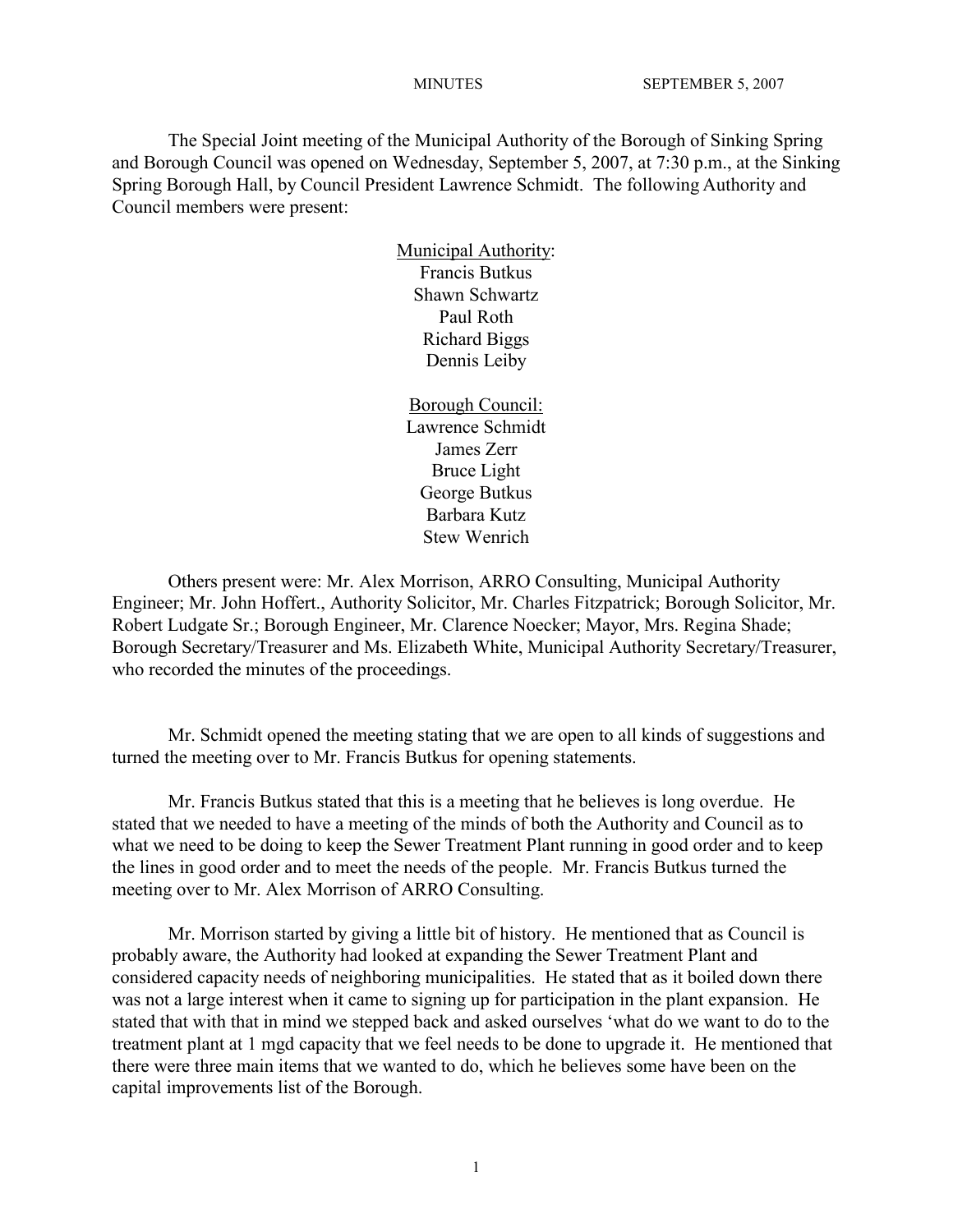Mr. Morrison stated that a big item has always been screenings of the head works. He mentioned that right now we have grinders at the head works of the sewage treatment plant. He stated that they grind up the influent materials and the smaller particles, theoretically, to pass through the pumps and the treatment plant without causing any other problems. However, Miller Environmental, and even before they were there when the borough had its own staff, they experienced sever clogging problems in different areas of the plant. He stated that the return and waste activated sludge pumps clogged and they had to clean them every day. He stated that they have changed pumps and did what they could do and the problem has never completely gone away. He mentioned that Mr. Butkus has built some screens to help preclude this clogging but it still clogs. So, one of the items that was under consideration and is under consideration is screening the influent to get this material out before it gets into the plant.

Mr. Morrison stated that another item is final clarification. He mentioned that not too long ago, when Mr. Hillibush was still here, we had a meeting and he was explaining that he is running two final clarifiers with one oxidation ditch. He mentioned that each oxidation ditch is about a half mgd worth of flow and that it should be one oxidation ditch with one clarifier. He mentioned that Mr. Hillibush's confidence level was much higher having two clarifiers on line and that is what he has always done. Mr. Hillibush's suggestion, which the Authority concurred with, was to add another clarifier. He stated that as you approach one mgd, if you take one off line for a significant amount of time, you run the risk of violation. He stated that because of that the consideration of adding a third clarifier was put on the table. Mr. Morrison mentioned that it is an expensive item but the Authority saw the logic in it.

Mr. Morrison stated that the third item has to do with the solids handling side of the plant. He stated that we have a reed bed system that is being used to de-water the solids. He mentioned that the process has never worked up to the full expectations of the design. He mentioned that an outside third party did a study of the reed bed systems and the entire plant and the only weak link they found was at the reed beds. So, consideration of expanding the reed beds or putting in another solids de-watering device like a centrifuge or a belt filter press was considered. He stated that the cheapest alternative is expanding the reed beds. He mentioned that if we would have expanded the plant from 1 mgd to 1.5 or 2 mgd we most likely would have gone with a mechanical devise. But, if we are going to stay at or near 1 mgd then the reed bed option is the most plausible and least expensive option.

Mr. Morrison stated that ARRO had done a feasibility study and looked at various items, but basically boiled it down to these three big items. He stated that in the mean time, the 2006 chapter 94 report projected a hydraulic overload with in the next five years and also indicated an organic overload present day. He mentioned that the organic overload could have been sampling issues but they are not sure. He stated that a few times we have gotten up to our organic limit which is 2002 pounds per day. He stated that because of those items there was a consideration of possibility taking a small step forward in capacity of .25 mgd. In addition to that, the Borough took a step last year to remove a significant amount of I & I by taking on a project near Socialist Park. He stated that they did remove a significant amount of  $I \& I$  and dropped the flow.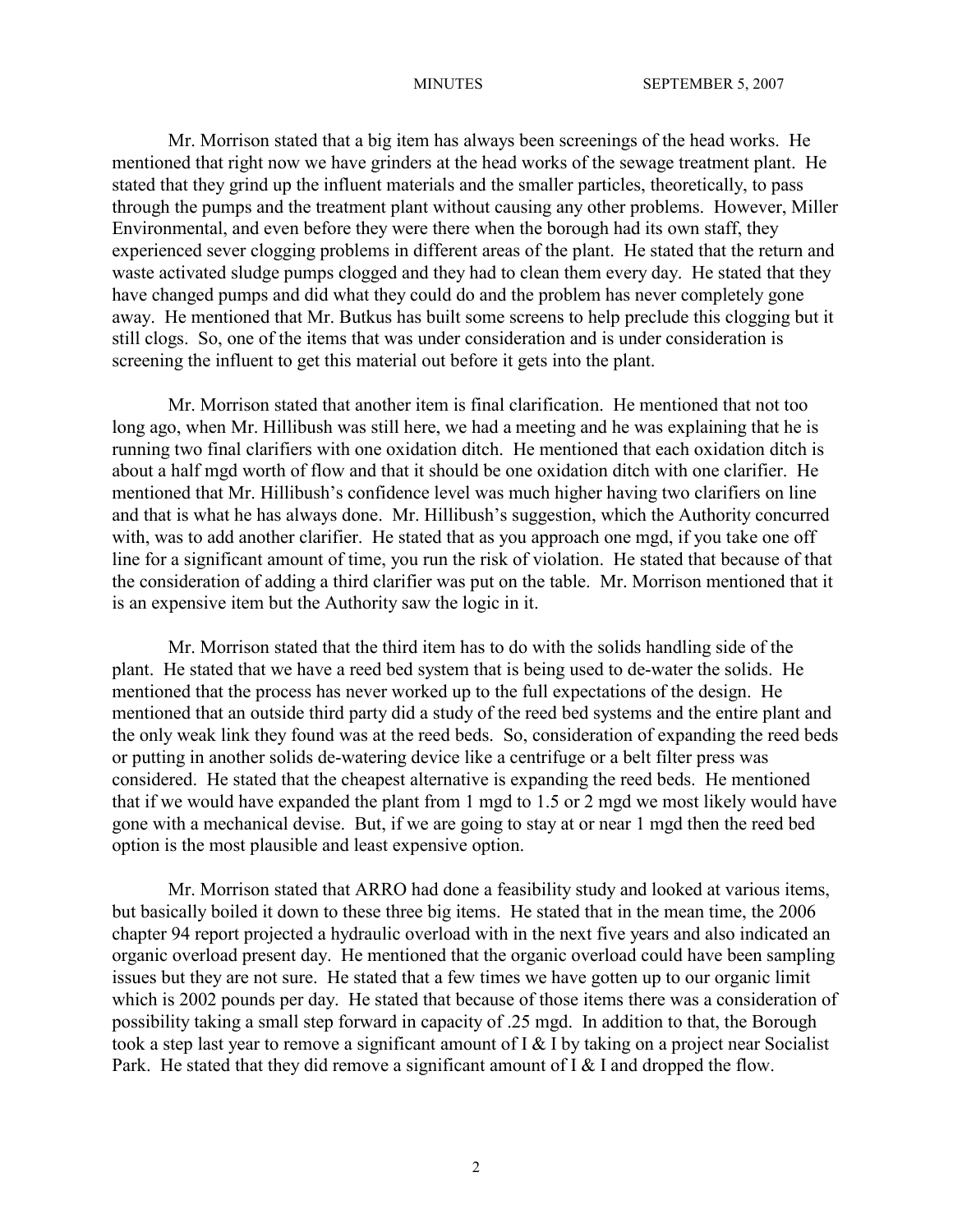Mr. Morrison mentioned that Borough Council approached the Authority and asked them to do a study of the entire system, which the Authority did and ARRO has noted some areas where I  $&$  I is still getting into the pipes. He stated that we need to move forward with fixing those areas as one means of recapturing some of the flow that we are giving up because the water is leaking into the pipes.

Mr. Morrison mentioned that ARRO has been authorized by the Authority to start the design for those three main items thar we discussed. However, as they moved forward with the planning documents and the consideration of a .25 mgd expansion there was some concern expressed by the Borough that maybe this is not the way they want to go. Mr. Morrison stated that there is no reason to move forward with the .25mgd expansion or these upgrade items if the Borough is not in agreement with this. He stated that ARRO saw that the Authority and the Borough were at odds or at least that there was a lack of communication. He stated that is why we are here tonight, to try to figure out what do we want to do and what should we do.

Mr. Morrison opened the meeting up to questions.

Mr. Schmidt stated that most of the items that Mr. Morrison spoke of were on the to do list. He stated that he is not sure that we have all together the finances to do it all. This becomes a financial responsibility. Mr. Schmidt asked Mr. Morrison what he thinks is the cost is to do all of this. Mr. Morrison stated that he believes the study showed four and a half million. Mr. Biggs stated that he is correct. Mr. Fitzpatrick asked how that would be paid. Mr. Morrison stated that it would really be up to the Authority on how that would be paid for, but stated that he would suspect that they would do a borrowing or get a bond issue or get financial advice on the best means of getting money. Mr. Fitzpatrick asked if when ARRO did the feasibility study if they did any rate impact studies. Mr. Morrison stated that they did not do a rate impact study at that time. He stated that what should happen is that since this is an upgrade that benefits everybody, if they borrow the money and you increase the rates it increases the rates for everybody and everybody shares in the cost so the Borough would not bear that cost alone.

Mr. George Butkus mentioned that Mr. Schlott, the Borough's Sewer Engineer from ARRO, was trying to consider that as an option in the rate study that is being done for the Borough, just because we have not done one in awhile. He mentioned that Mr. Schlott could not be here tonight but that he believes that he was working on a few different options with the rate study so that we could see the different rates depending on what we decided to do back at the plant. Mr. Schmidt asked if the Borough, at this point, would bear any responsibility for the finances of this. Mr. Morrison stated that you would have to seek financial advice on that but stated that he would suspect that they would ask the Borough to cosign or pledge the rates to secure the loan.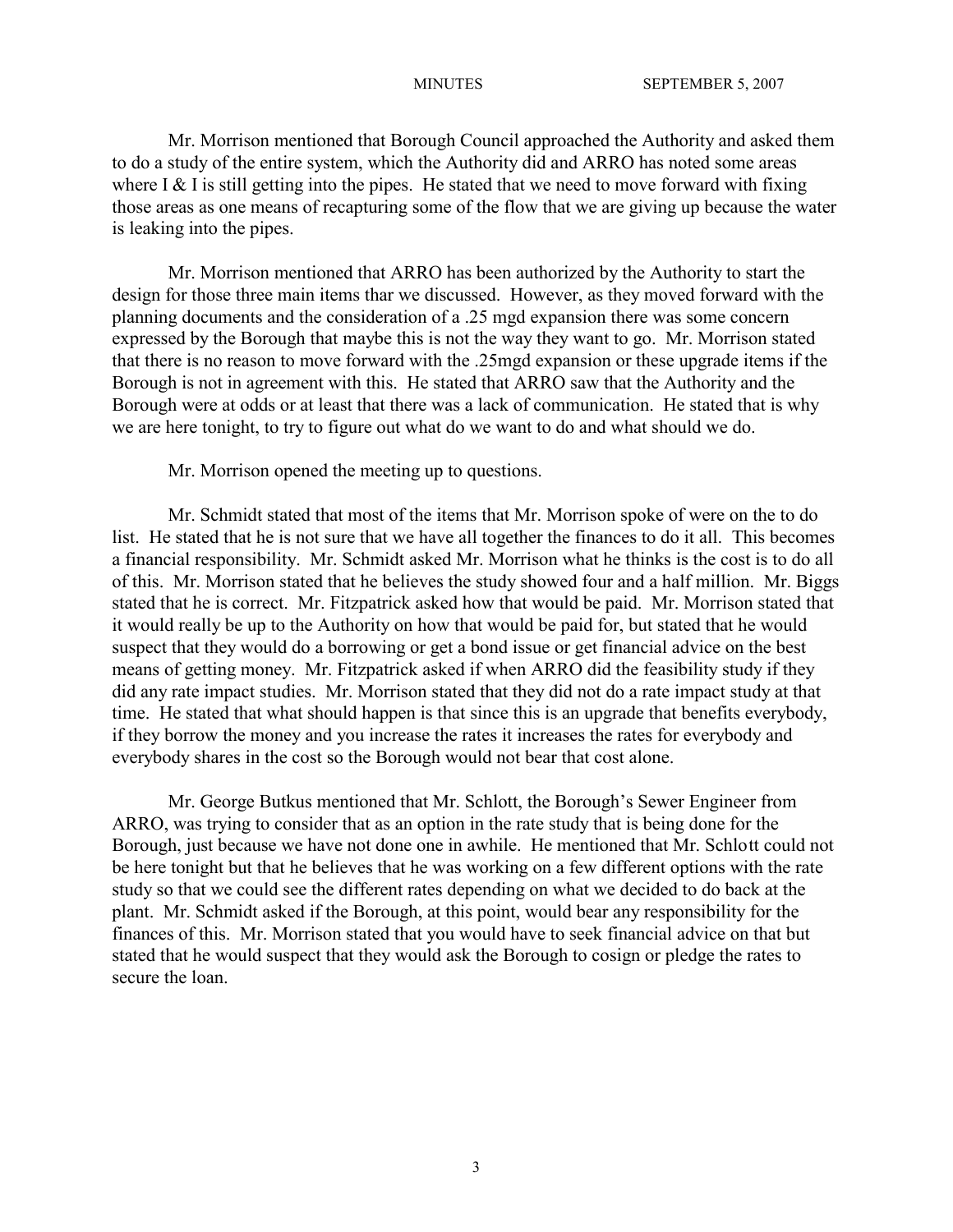Mr. George Butkus asked Mr. Morrison what if we do nothing, eventually, either these things would have to be done or the state would make us do them or do something. Mr. Morrison stated that right now the WWTP is in a projected hydraulic overload which creates some complications. He stated that as modules come in now, he is not sure that we can sign them because it asks if this additional flow will create a projected hydraulic overload and if you check yes then it is going to set you down another path with PaDEP. He stated that there are corrective action plans, you can talk to DEP and maybe get some in. It does not mean that the door is slammed shut and that there is no additional capacity. It just says that you are in a projected hydraulic overload. He stated that we are in an organic overload and that we can probably review that with DEP, and that they are aware that we are in this condition and that they have been very lenient so far, but, they are going to want an answer as to what we are going to do.

Mr. Francis Butkus stated that we have to look at part of the problem and that Mr. Morrison had alluded to it. He stated that part of the problem is that capacity in the plant if being chewed up by  $I \& I$ . He mentioned that another thing that has come to light is that some of our customers are using a lot more water than was originally intended for them. He stated that one in particular purchased two EDU's many years ago, but now they are using about 25,000 gpd which equates to quite a few EDU's that were not paid for and that was not taken into account. He stated that when we take the rough numbers from a year ago there was about 70,000 gpd of I  $&$  I that was fixed. He mentioned that we know there is a leak on Broad Street of about 50,000 gpd. He stated that those two I  $&$  I leaks are about 10% of the capacity of the plant and that is not taking into account any of the numerous small leaks. Mr. Biggs stated that takes into account the hydraulic overload to a degree, short term. Mr. Morrison stated that might be one of the plausible responses back to DEP, saying we are going to attack this on the I  $&$  I side and see how far we can go with that. He stated that the organic overload is a little more problematic and probably a little more suspicious too. He stated that he sees some of the numbers that jump from 1000 pounds per day of BOD one month to 2000 the next month and he wonders how that happens because it is not typical in a sewage plant. Mr. Morrison mentioned that maybe some careful consideration of sampling methods might bring that in line. He stated that Mr. Hillibush was aware of it when he was in charge and he regularly changed the head end of the sampler.

Mr. Biggs asked if there was anything financially that could be done in regards to the customer that Mr. Francis Butkus spoke of earlier that only purchased 2 EDU's and uses 25,000 gpd. Mr. Fitzpatrick stated that there is, because the Authority adopted a resolution when Mr. Binder was solicitor, which provided for tapping fees, and if it is the one that he thinks was adopted, provided that in the event a commercial or industrial user increases his use you can then charge him for additional EDU's. He mentioned that you would establish a base year and if the user increases it beyond that base year you can charge additional EDU's. Mr Biggs mentioned that he believes that we should look at that right away. Mr. Morrison mentioned that we have done that in the past when someone puts a beauty salon in their house or when someone turns their house into a two unit apartment when we were aware of it. He stated that he believes some of these things just kind of grew over time.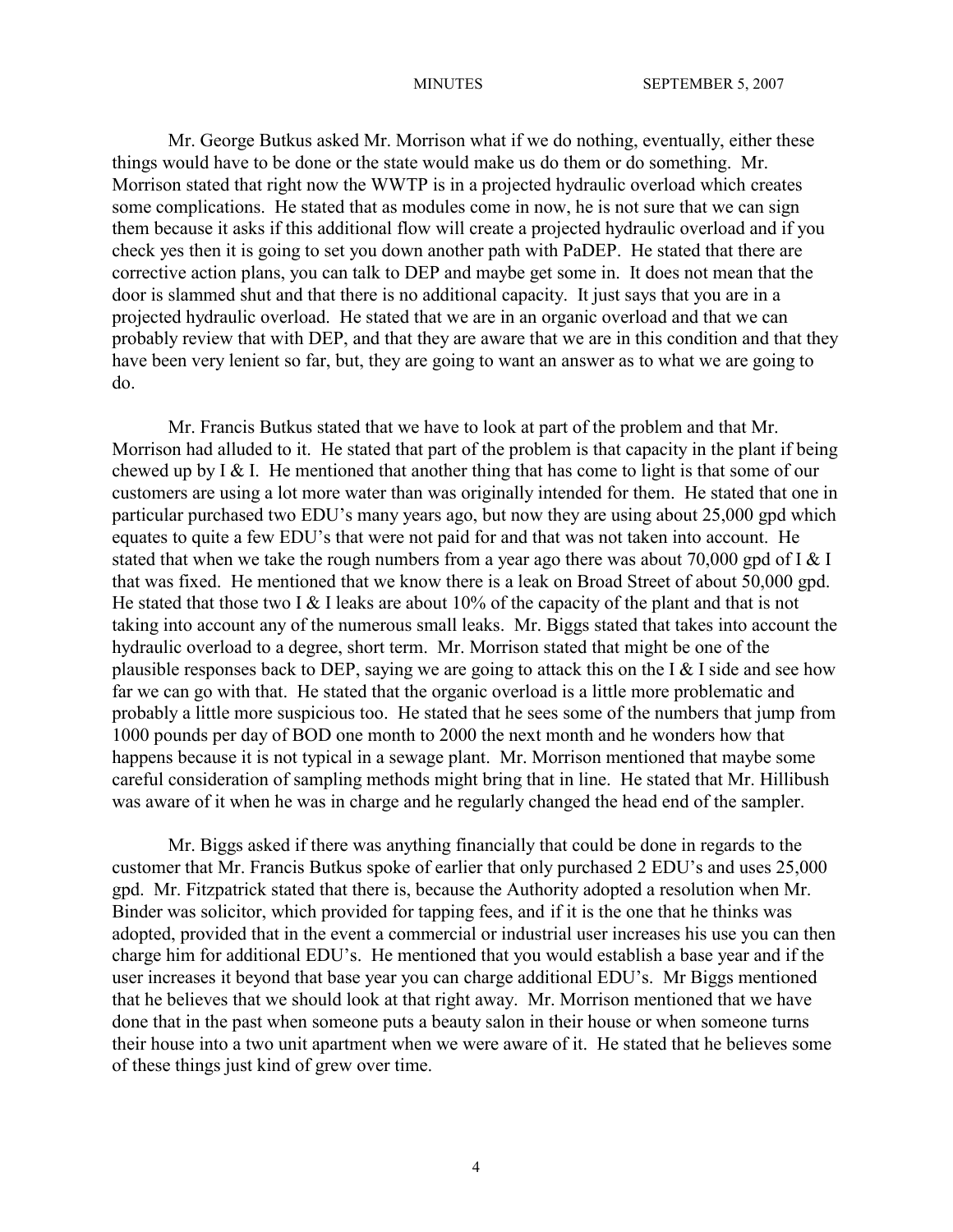Mr. Francis Butkus mentioned that fifteen years ago when the plant was redesigned and expanded, we had a lot less restaurants feeding into us as to what we have today, and that is another thing that leads to a higher BOD.

Mr. Fitzpatrick stated that what they are talking about certainly is important and you want to focus on collecting as much by way of EDU's as possible, but it does not really address flow because you can't tell people to cut back on what they are doing. He mentioned that we still have this issue and that is really what we are facing right now. Mr. George Butkus stated that isn't it like some people are using capacity that they didn't pay for. Mr. Fitzpatrick stated absolutely and that the Authority should pursue that but what he is saying is that it doesn't help you in your current projected overload.

Mr. Biggs stated that we are talking about 4.5 million to increase our gallons .25 mgd. Mr. Morrison stated that there is an option where we would not get any additional capacity and we would stay a 1 mgd average daily flow plant. He stated that we would request of the state a maximum monthly flow factor which would administratively get you out of this five year projected hydraulic overload. He also mentioned that we would probably request an organic rerating because the organic number, even through we only went over it one month at 2002 pounds there were a lot of months were we were right up there at 1900, and it is just a matter of time before we break it. He stated that the process that is down there, the oxidation ditches, with out any changes at all, are strong enough to except a higher organic capacity. He stated that it is just a paper deal and that the maximum monthly flow is just a paper deal, so if you go that route then the decision really is what do we want to take off of the five year capital improvements plan. He mentioned that the screening have been on the capital improvements plan for eight years. He mentioned that they are cheaper if you do more at one time then it is to do it one at a time. Mr. Biggs asked how developed is our Borough and what if the development at the Golf Course goes in and what if we do our loop and put a shopping village in. He stated that we have a lot of old homes and there are going to be a lot more converted into apartments, and what if Pat Garret and Joe Dell do their development. Mr. Biggs stated that he does not believe that .25 is the answer.

Mr. Fitzpatrick stated that the other question is how much more organic capacity do we get with a .25 mgd hydraulic expansion. Mr. Morrison stated that it would be about 500 pounds per day more, so we would be at about 2500 pounds per day. Mr. Francis Butkus mentioned that one of the things that has an affect on this whole thing is the pre screenings to get the plastics, hair, and string out. He mentioned that they saw that in hard fact when they went out to Illinois. He stated that they were able to get a 25% increase in the rating of their plant biologically by removing the dirt from the flow because it was taking up capacity in treatment parts. Mr. Morrison stated that it was a rather sophisticated screening device which was part of the Cannibal Process. Mr. Biggs asked how much the Cannibal System costs. Mr. Francis Butkus stated that it is not so much the cost but that the whole system may not be feasible in our situation here because of the phosphorous level. Mr. Morrison stated that we do not have a phosphorous limit right now but there is the expectation that the Delaware River Basin Commission is pushing toward a phosphorous limit. He stated that when we looked at the Cannibal System it does not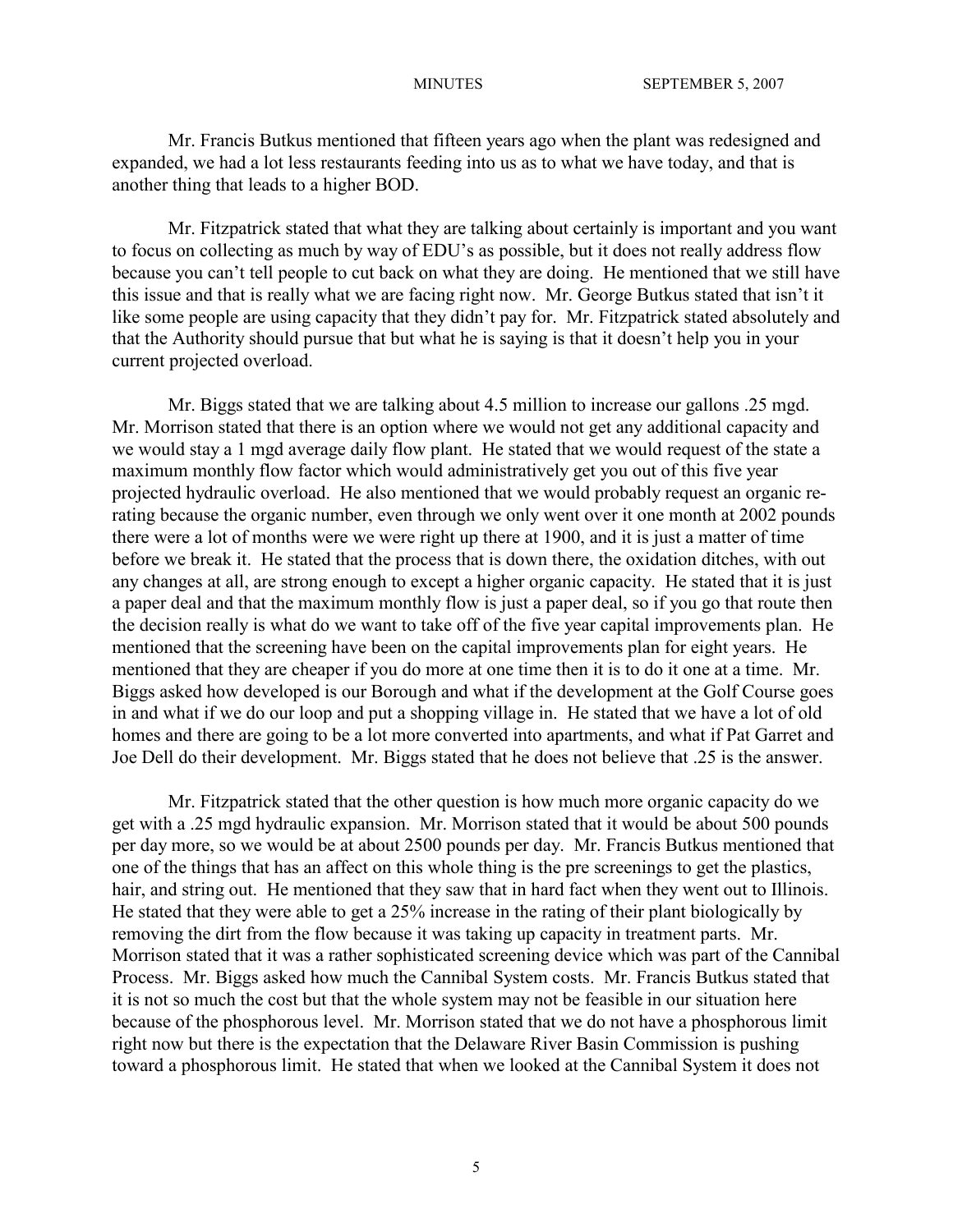handle phosphorous very well so we would have to handle it chemically and that is a big problem and you end up with sludge everywhere. He stated that the screening system worked very well and that it is a patient process that they probably won't break out. He stated that what Mr. Butkus is saying is that screening inert materials out can only help because it takes up space that should be used for digestion and treatment purposes. He mentioned that some of that has BOD associated with it so you get that out of your system and dispose of it as solid waste and take it to a landfill.

Mr. Fitzpatrick asked what Mr. Morrison, as the Authority Engineer, would estimate the amount of I & I currently in the system to be. Mr. Morrison stated that he believes it is about 150,000 gpd. He stated that if you do an I & I project he would not expect to remove more than half of it because as you fix one leak the ground water raises and it will just find another place to enter the pipe. Mr. Fitzpatrick asked if ARRO had factored in taking out half of that in determining the projected hydraulic overload. Mr. Morrison stated no, because the projected hydraulic overload is based on the 2006 Chapter 94 Report. He mentioned that it is one way that you can approach handling this, is go after this on the I & I side. He mentioned that we won't get big benefits and that we might get 50,000 to 75,000 gpd out. Mr. Francis Butkus mentioned that you also have to consider that  $I \& I$  is an ongoing thing and as a whole in the last four years there was very little maintenance done on the lines and we are paying for it now. He stated that it must be an ongoing thing all the time.

Mr. Biggs stated that his whole point is that .25 mgd is a band aide and if we are all going to sit here and talk we need to talk about what we really need. He stated that we are not going to have less requirement. He stated that we have talked about expansions before and the cost and a lot of it was based on neighboring communities and a willingness to participate. He stated that once we determine what the need is then we can figure out how we are going to finance it. Mr. Francis Butkus stated that eventually we are going to have to do it and it is just a question of how.

Mr. Light stated that his question to the Authority is that if the Authority knew that the repairs were needed in the past then why didn't they go ahead and make the repairs instead of waiting till the whole thing falls down and then say that the Borough should pick it up. Mr. Fitzpatrick stated that he doesn't know that it is anybody's fault and stated that all systems of this age have their I  $&$  I problems. Mr. Francis Butkus stated that it was not the Authority's problem and that the Lease Back Agreement states that the Borough operates and maintains the lines and the system. Mr. Fitzpatrick stated that the maintenance of the lines are clearly the Borough's responsibility under the agreement. He stated that there are provisions in the lease agreement that could argue both ways, one of them is that if repairs are to be made and are not made the Authority can request the Borough to make it or the Borough can request the Authority to make it. He stated that he doesn't know that we should be pointing fingers. He stated that the most beneficial thing for the Borough is to move in the right direction and get the proper capacity. He stated that his thought is that before an expansion decision is made you should know what the rate impact is going to be. He mentioned that we will get more cooperation from the other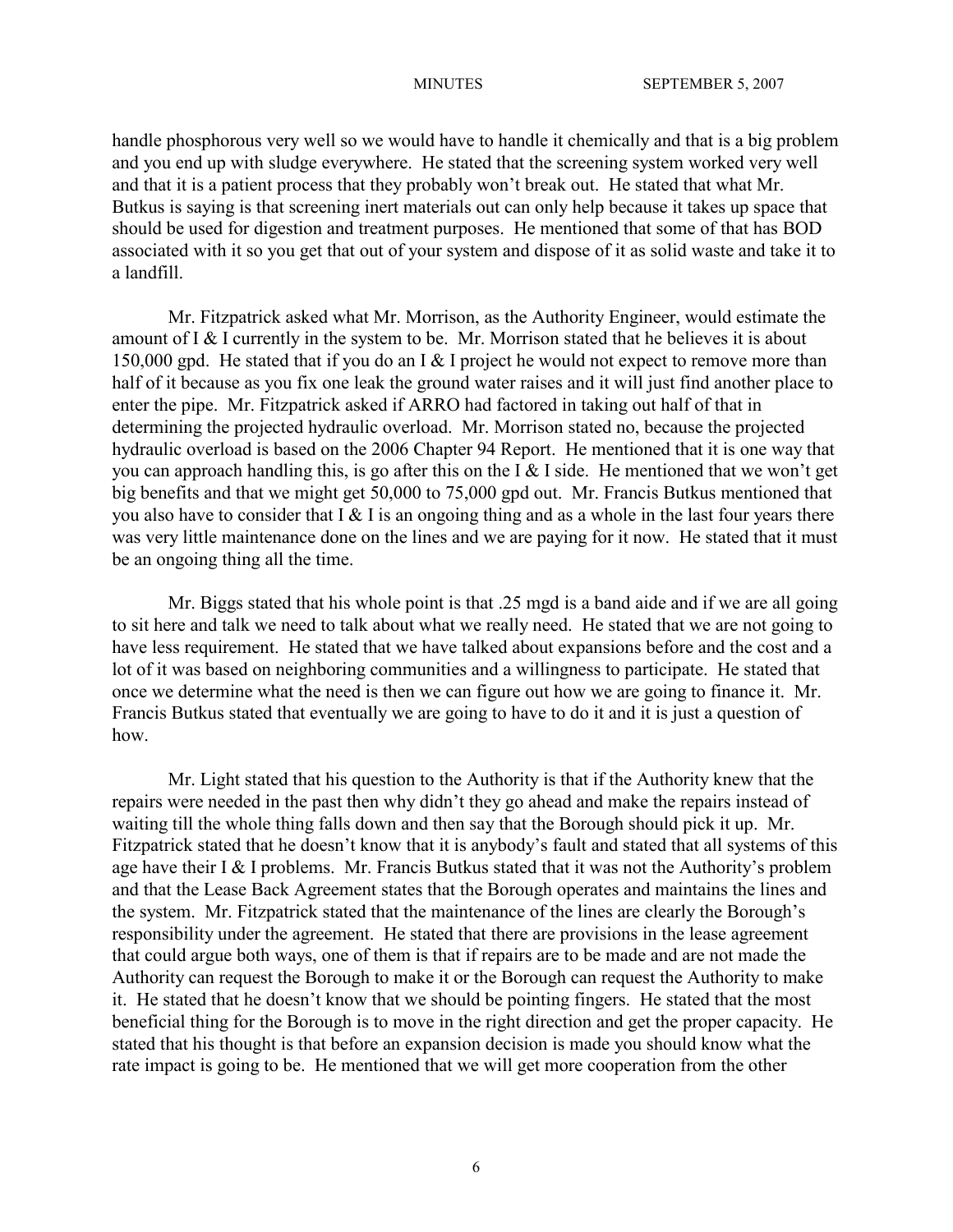municipalities that feed in and are going to have to pay for it if they know what they are looking for and you are going to be able to give the residents a heads up as to what to expect. Mr. George Butkus mentioned that even if we don't increase the capacity of the plant most of these upgrades are very prudent if not necessary to do. He also mentioned that the longer you wait the more it will cost.

Mr. Hoffert stated that part of the debt is going to be a self liquidating debt in that you are going to pass it on to the ultimate consumer. He suggested that if we all recognize that something has to be done and that there is a minimum that has to be done and if we should go for the maximum. He stated that the only way to decide is to authorize ARRO to work up some numbers and rate schedules that we can all look at and evaluate. Mr. Schmidt asked if we should have a third party look at it and give us an evaluation. Mr. Hoffert stated that you can do that but you may be duplicating a lot of effort that has already been done. He stated that we might want to, at least preliminarily, have ARRO give us a rough idea and then have someone else check it.

Mr. Wenrich stated that he is somewhat confused, somewhat angry and somewhat relieved. He stated that he knows that we have to look forward but that we also have to look at how we got in this mess in the first place. He stated that, yes, we do have to have upgrades done just to survive. He asked if anyone on the Authority can tell him how many EDU's we have available. Mr. Francis Butkus stated that right off the top of his head he could not. Mr. Wenrich stated that if we are hydraulically overloaded how can the Authority even say that we have capacity. Mr. Wenrich stated that he agrees with Mr. Biggs and that the developers should have to pay for this. He stated that if we put the plant in jeopardy, then shame on whoever sold off those EDU's with out knowing that you are going to put the plant at capacity. Mr. Francis Butkus stated that you have to look at what was committed too. Mr. Wenrich stated that since he has been on Council they have been trying to take steps to control the I & I and if we could get even a 50% handle on it that would be great. He stated that his question is who gave the ok to overload this plant. Mr. George Butkus stated that he doesn't know that anyone did. He stated that the only reason he says this is because of things like Alcon who purchased say two EDU's which is about 400 gpd and they are using 25,000 gpd. Mr. Wenrich stated that is somebody's responsibility who is in charge of that to clamp down on it and address it. Mr. Francis Butkus stated that is a good suggestion and stated that he agrees with it 100% but asked where does the accounting part of that fall. Mr. Wenrich stated that he did not know and that he has heard different things. He wanted to know how we can even think about doing this Main Street Project when we don't even have our own house clean. Mr. Francis Butkus stated that he agrees 100% on that one.

Mr. Francis Butkus stated that as far as the Authority goes, we do not know what the flows are in the plant. He stated that he would not know if he did not attend the Council meetings and hear Mr. Hillibush give them. He stated that the Authority does not do any billing and has no method of income. He stated that the moneys that were accrued in our accounts came from tapping fees alone. He mentioned that the purpose of the tapping fee is to either pay for major upgrades or pay down the debt.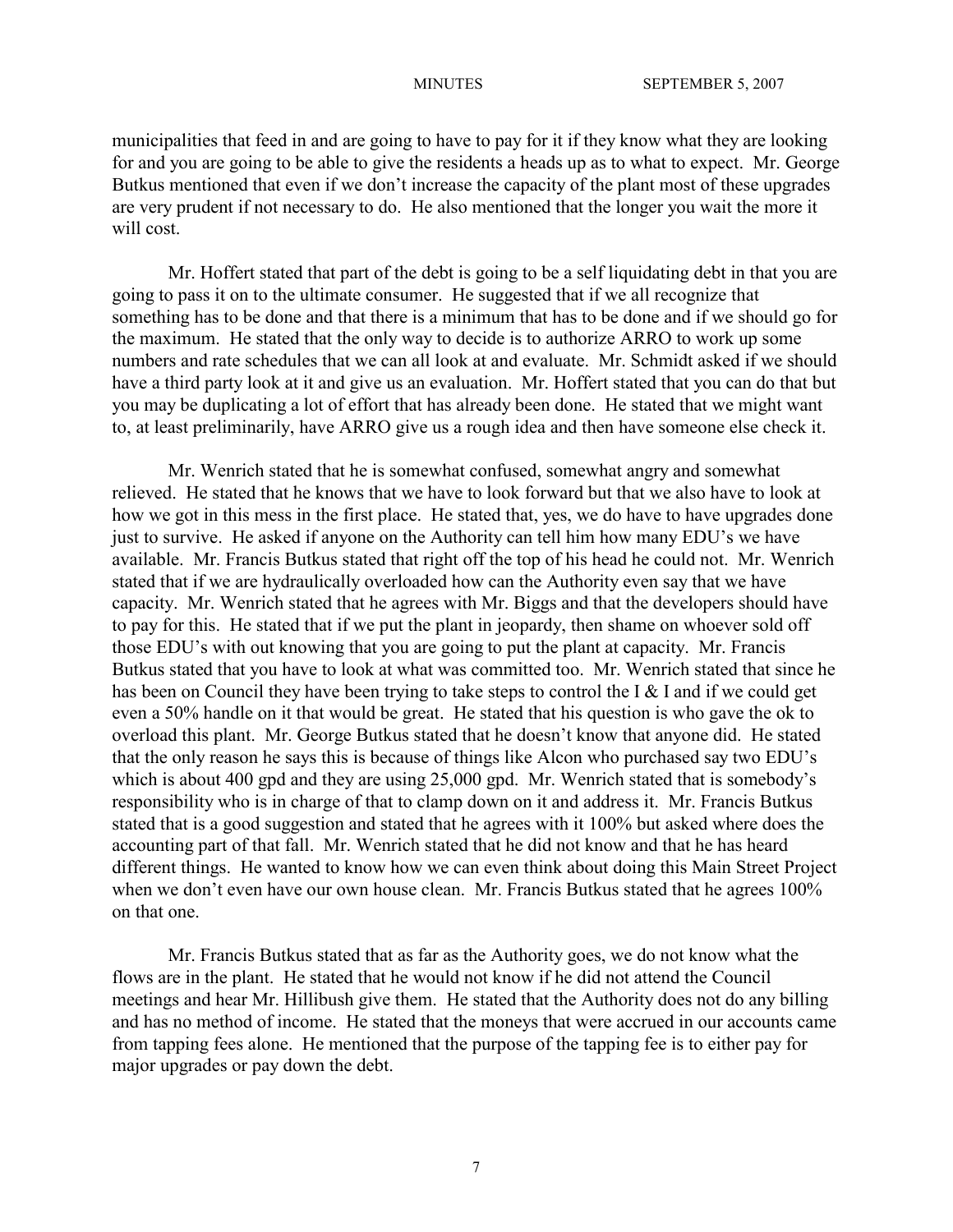Mr. Fitzpatrick stated that he has added up all of the contracts and agreements that the Authority and the Borough entered into with other municipalities and the one that they entered into with Forino and he looked at the numbers that Mr. Hillibush was reporting at all of the Council meeting. He stated that to date he has not seen that any body has conveyed off more capacity then we have. He stated that the number is probably up to about 850,000 or 900,000 when you add the total commitment, which is not being used by everybody, to what is being used and then back off what Lower and South are putting in you don't have excess of the capacity at the plant. He stated that he doesn't know this projected number and that he did not really study the Chapter 94 Report but actual numbers based on what is reported monthly on average monthly flow you have not sold off more then the capacity. Mr. Wenrich stated that you can make any kind of numbers fit what ever you want but the truth of the matter is that the plant is hydraulically overloaded and we have a problem. Mr. Fitzpatrick stated that the plant is not overloaded. Mr. Morrison also stated that the plant is not overloaded at this time. He explained that the Chapter 94 Report is a planning tool that the state has and that it is an early warning notice and that we *are not hydraulically overloaded today*. He said that Chapter 94 Report is saying that we are projected to be hydraulically overloaded within the next five years and because of that you need to start thinking about what you are going to do now. He stated that until you plan something, design it, get the financing, get it built and get it started up it can be three to five years and sometimes even longer so that is why we are here tonight. Mr. Biggs asked how you project out five years. Mr. Morrison stated that they do what is called a population projection and explained how they come up with the numbers.

Mr. Biggs asked how good these projected numbers are. Mr. George Butkus asked Mr. Morrison if just because there is projected to be more development does not mean that we are automatically committed to serve that development. He also asked if he is correct in his understanding that what the Chapter 94 Report is showing is that if the current development trends continue you will have so many more facilities that need to flow to your plant, however, that does not mean that those places have already reserved capacity in the plant. Mr. Morrison stated that he is correct and that any development would have to fill out a planning module and that is going to ask whether it is going to create a hydraulic overload or whether it is going to create a projected hydraulic overload in the next five years. He stated again that these are all planning tools and early warning measurers that DEP has to say that you are not in trouble right here today. Mr. Schmidt asked that if we sold a certain number of EDU's to a municipality then we are committed to serve those EDU's. Mr. Morrison stated yes that we are. Discussion ensued.

Mr. Morrison stated that he wanted to make a correction. He stated that we do not sell EDU's and that we sell flow. He stated that we sell a certain number of gallons per day to neighboring municipalities. Discussion ensued concerning EDU's verses flow.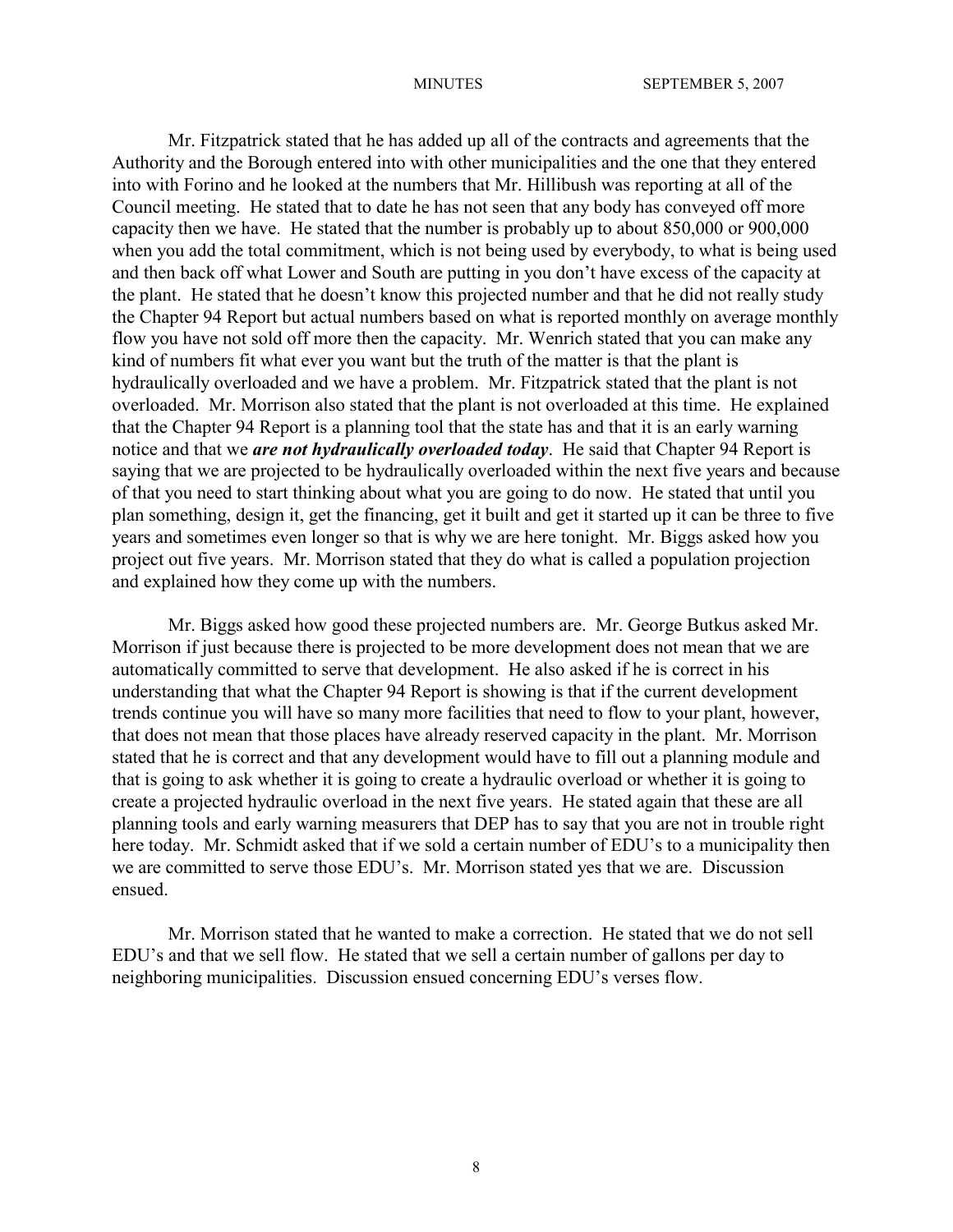Mr. Fitzpatrick stated that we have sold X amount of capacity to a neighboring municipality and that is a finite number and that can't project into an over load as a result because we have not sold any more than that. He stated that the amount of flow that we sold to South, Lower and Spring is about 550,000 gpd so that means that all of the increase in use has got to come from the Borough in your projections. He stated that you can't project that we are going to sell more capacity to another municipality. Mr. Morrison stated that they are not projecting that we are selling more capacity they are projecting that more people are going to move in there and use capacity that is already reserved for. Mr. Fitzpatrick stated that is a finite number and we can't be responsible and we can't be obligated to treat more than what is contractual right now. He asked why the development in Lower Heidelberg meant anything to us. Mr. Morrison stated that it still runs up your base flow. Mr. George Butkus asked Mr. Morrison if that isn't the flaw in the way the state set up how we have to calculate the stuff for the Chapter 94 Report. He stated that it is growth in the areas that you serve.

Mr. Francis Butkus mentioned that about thirteen years ago Spring had a line that came into us at manhole 208. He stated that line, when we signed up to relieve Spring, at that time was for 125,000 gpd, and from the date we opened the gate we never saw 125,000 gpd, it was always 180,000, 200,000 and sometimes the needle even went up to 1,000,000. He stated that is the kind of surging we get. He stated that part of this flow that is calculated on hydraulic flow is calculated on your total monthly volume of water that goes through the plant. He stated that if you pull the flow charts from the plant, when there are heavy rains you will see it spike and it may stay there for several hours. Mr. Butkus stated that it is not sewage but I  $&$  I. He stated that those kinds of things are what is spiking our hydraulic overload. He stated that we must address our I & I. He mentioned that if you go back and look at the average daily flows on Mr. Hillibush's monthly reports you'll see that they are about 525,000 gpd to 625,000 gpd. Mr. Fitzpatrick stated that he was correct. He stated that they hydraulic overload is flooding that is coming in. He mentioned that we did find one big problem back in Brookfield Manor where a line was open and the mud just rushed in and we got flooded out. He said that we know the biggest part of the problem is coming from within the Borough, and we know that from the flow meters that are in the Township meter boxes. He stated that it behooves us to tighten our own house up. He mentioned that the biologic is a different story.